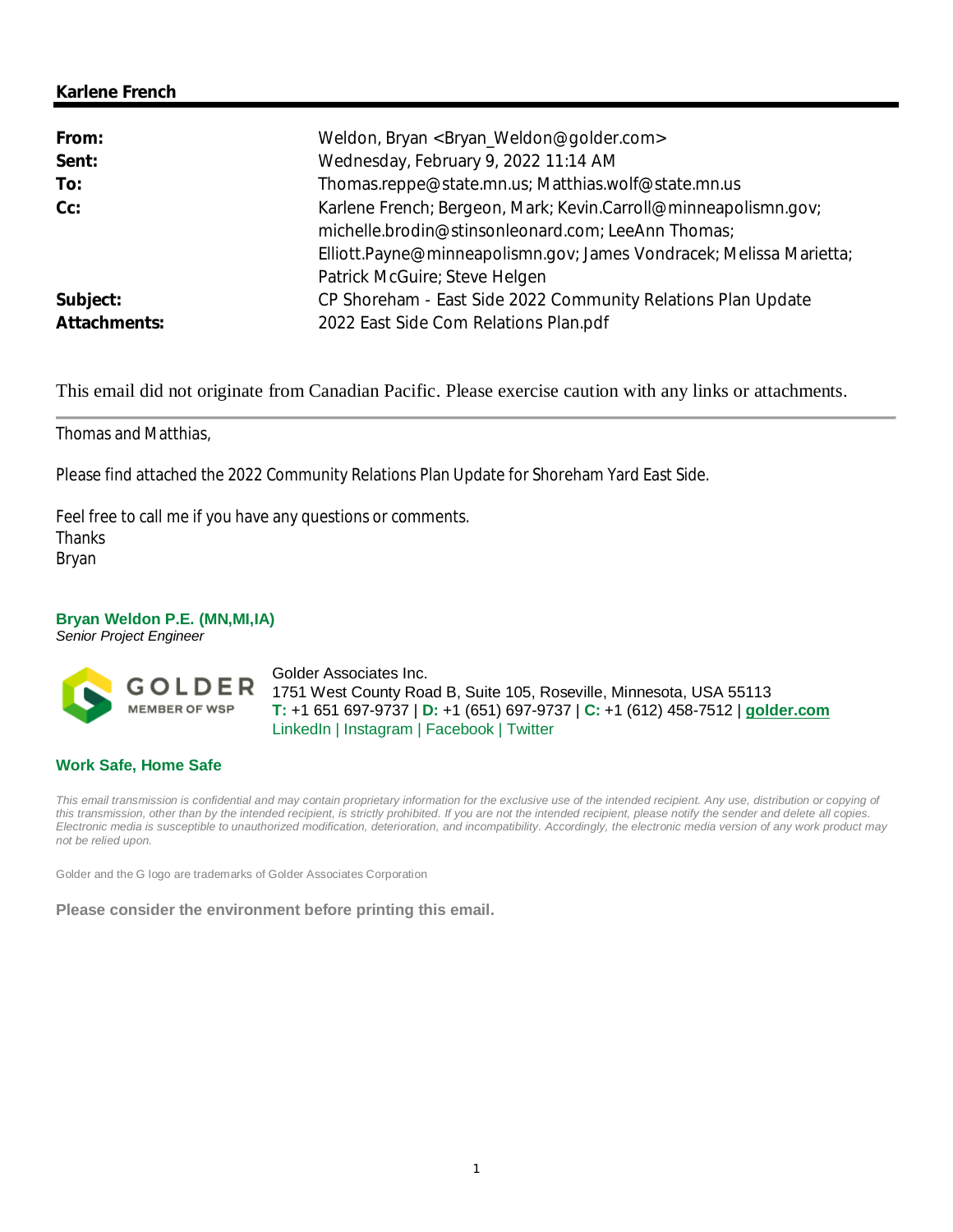February 9, 2022 **Project No. 1913523712** 



**Mr. Thomas Reppe & Mr. Matthias Wolf** Minnesota Pollution Control Agency 520 Lafayette Road North St. Paul, MN 55155

#### **RE: UPDATE TO JOINT COMMUNITY RELATIONS PLAN EAST SIDE SHOREHAM YARD SITE, MINNEAPOLIS, MINNESOTA MPCA SITE ID# VIC 5080, SR 380**

Dear Mr. Reppe & Mr. Wolf:

The original Joint Community Relations Plan for the East Side Shoreham Yard Site (Site) was developed in 2005; from 2007 through 2021, the Joint Community Relations Plan was reviewed and updated on an annual basis by Golder Associates Inc. on behalf of both Soo Line Railroad Company, doing business as Canadian Pacific, and Ashland LLC (Ashland). This year, 2022, it is being updated by Golder Associates USA Inc. (Golder). The last update was submitted to the Minnesota Pollution Control Agency (MPCA) on February 10, 2021.

The Joint Community Relations Plan for 2022 was modified to update contact information. For convenience, the entire Joint Community Relations Plan is reproduced below.

### **East Side Shoreham Yard Joint Community Relations Plan for 2022**

### *Communications*

- 1) In June of each year, CP and Ashland will prepare and issue a concise newsletter providing an update on the progress of Site cleanup to local residents and interested parties, including the representative of the First Ward of Minneapolis, who also serves as the coordinator of the Shoreham Area Advisory Committee.
- 2) CP, Ashland, and/or MPCA will communicate any significant changes to Site cleanup activities that occur during the year to the representative of the First Ward of Minneapolis. CP, Ashland, and/or MPCA will be available to attend meetings called by the representative of the First Ward to answer questions related to these significant changes.
- 3) In the event any field activities are planned to take place within residential neighborhoods, such as drilling or well decommissioning activities, written notification will be delivered to each property within two blocks of the proposed activity. The notification will include the following: brief description of the work to be performed; map showing the work location(s); anticipated hours of work; and emergency contact information. Copies of notifications will be sent via e-mail to MPCA, to the representative of the First Ward of Minneapolis, and to the neighborhood association for the neighborhood in which the work is located.

### *Availability of Documents*

Notification of the posting of key reports (including monitoring data) to the Shoreham repository will be communicated via email to the representative of the First Ward of Minneapolis at least on an annual basis. Copies of all such